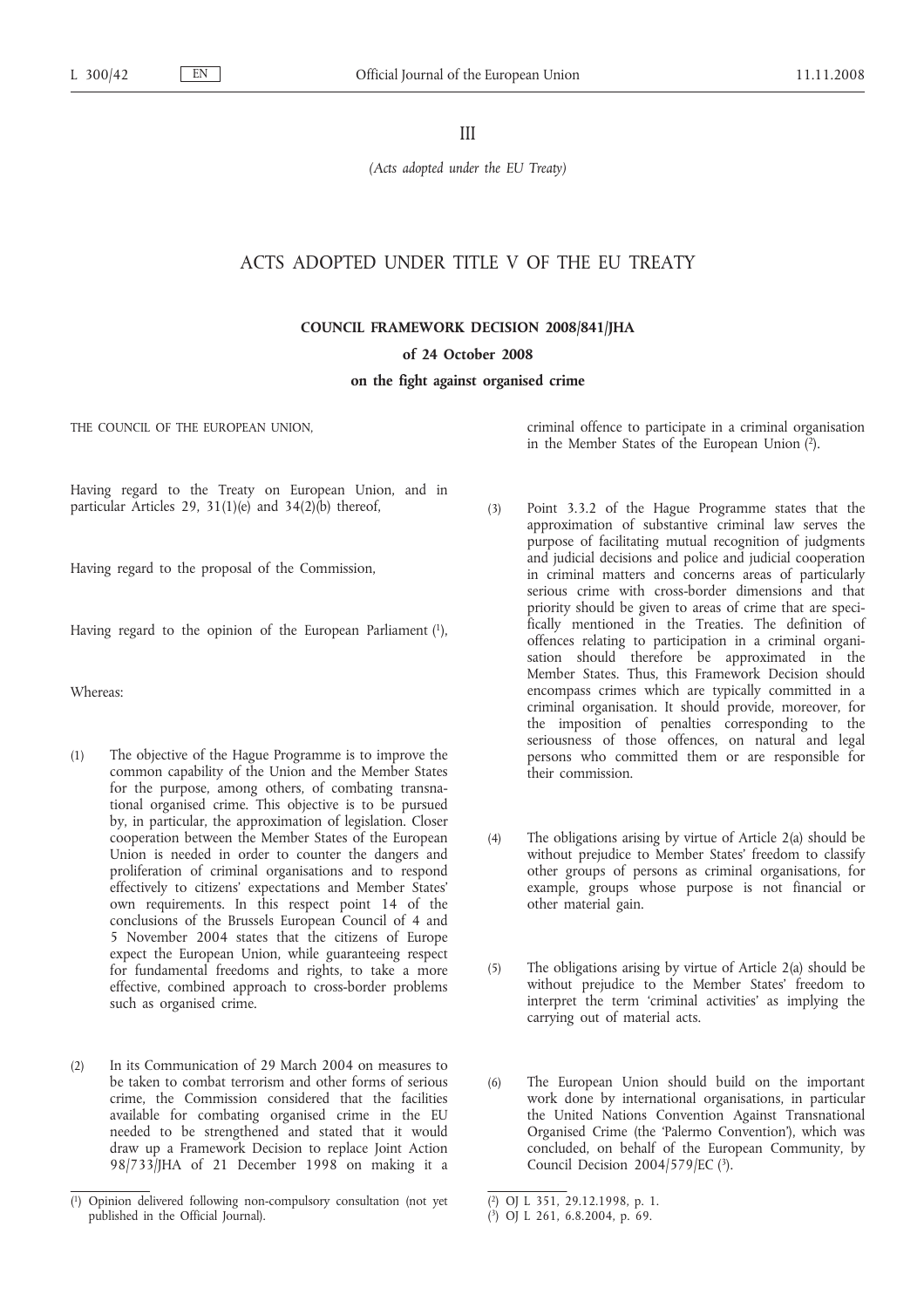- (7) Since the objectives of this Framework Decision cannot be sufficiently achieved by the Member States, and can therefore, by reason of the scale of the action, be better achieved at Union level, the Union may adopt measures, in accordance with the principle of subsidiarity as set out in Article 5 of the Treaty establishing European Community, as applied by the second paragraph of Article 2 of the Treaty on European Union. In accordance with the principle of proportionality this Framework Decision does not go beyond what is necessary to achieve those objectives.
- (8) This Framework Decision respects the fundamental rights and principles recognised by the Charter of Fundamental Rights of the European Union, and in particular Articles 6 and 49 thereof. Nothing in this Framework Decision is intended to reduce or restrict national rules relating to fundamental rights or freedoms such as due process, the right to strike, freedom of assembly, of association, of the press or of expression, including the right of everyone to form and to join trade unions with others for the protection of his or her interests and the related right to demonstrate.
- (9) Joint Action 98/733/JHA should therefore be repealed,

HAS ADOPTED THIS FRAMEWORK DECISION:

### *Article 1*

### **Definitions**

For the purposes of this Framework Decision:

- 1. 'criminal organisation' means a structured association, established over a period of time, of more than two persons acting in concert with a view to committing offences which are punishable by deprivation of liberty or a detention order of a maximum of at least four years or a more serious penalty, to obtain, directly or indirectly, a financial or other material benefit;
- 2. 'structured association' means an association that is not randomly formed for the immediate commission of an offence, nor does it need to have formally defined roles for its members, continuity of its membership, or a developed structure.

### *Article 2*

### **Offences relating to participation in a criminal organisation**

Each Member State shall take the necessary measures to ensure that one or both of the following types of conduct related to a criminal organisation are regarded as offences:

- (a) conduct by any person who, with intent and with knowledge of either the aim and general activity of the criminal organisation or its intention to commit the offences in question, actively takes part in the organisation's criminal activities, including the provision of information or material means, the recruitment of new members and all forms of financing of its activities, knowing that such participation will contribute to the achievement of the organisation's criminal activities;
- (b) conduct by any person consisting in an agreement with one or more persons that an activity should be pursued, which if carried out, would amount to the commission of offences referred to in Article 1, even if that person does not take part in the actual execution of the activity.

#### *Article 3*

### **Penalties**

1. Each Member State shall take the necessary measures to ensure that:

- (a) the offence referred to in Article 2(a) is punishable by a maximum term of imprisonment of at least between two and five years; or
- (b) the offence referred to in Article 2(b) is punishable by the same maximum term of imprisonment as the offence at which the agreement is aimed, or by a maximum term of imprisonment of at least between two and five years.

2. Each Member State shall take the necessary measures to ensure that the fact that offences referred to in Article 2, as determined by this Member State, have been committed within the framework of a criminal organisation, may be regarded as an aggravating circumstance.

# *Article 4*

# **Special circumstances**

Each Member State may take the necessary measures to ensure that the penalties referred to in Article 3 may be reduced or that the offender may be exempted from penalties if he, for example:

- (a) renounces criminal activity; and
- (b) provides the administrative or judicial authorities with information which they would not otherwise have been able to obtain, helping them to:
	- (i) prevent, end or mitigate the effects of the offence;
	- (ii) identify or bring to justice the other offenders;
	- (iii) find evidence;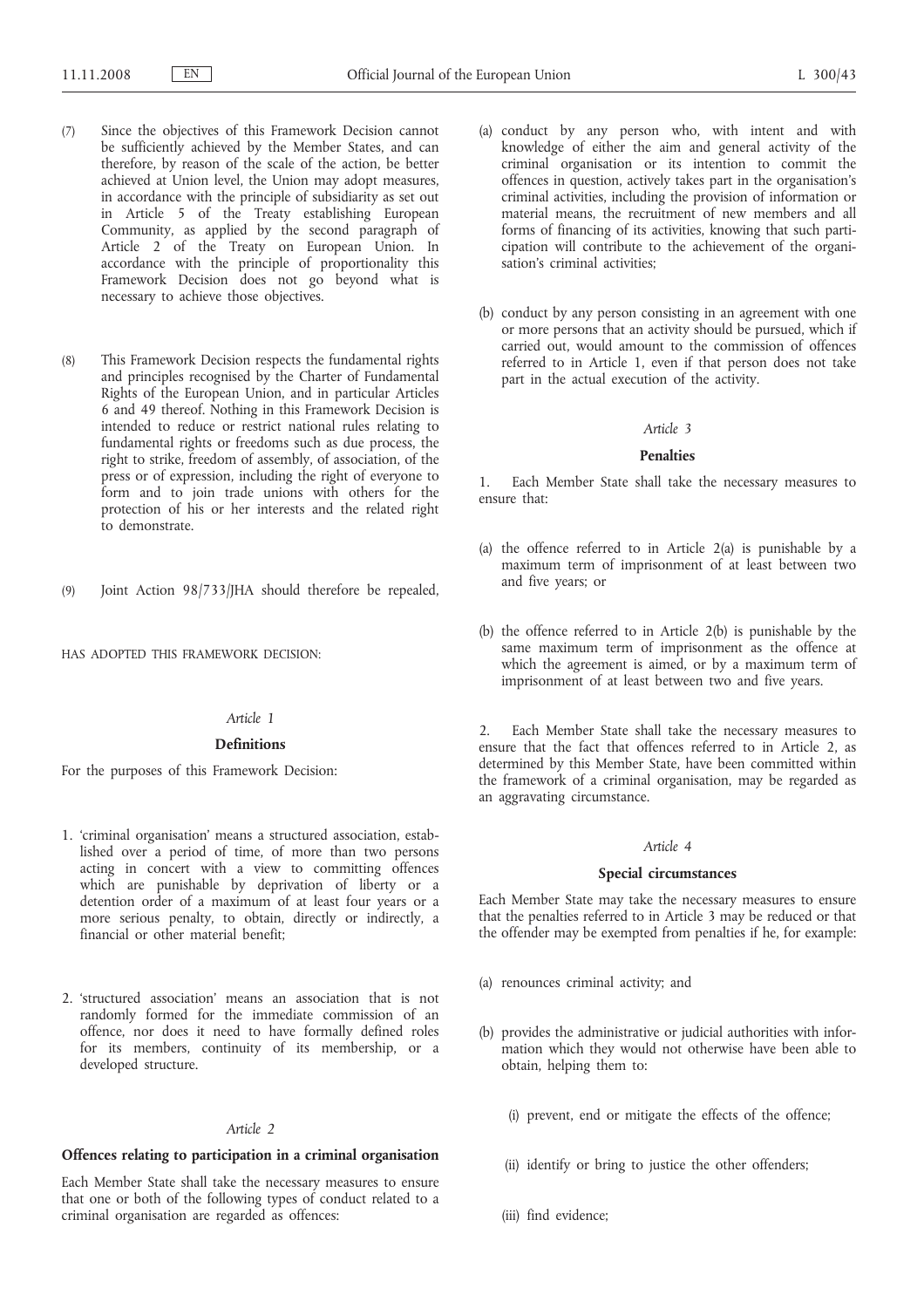- (iv) deprive the criminal organisation of illicit resources or of the proceeds of its criminal activities; or
- (v) prevent further offences referred to in Article 2 from being committed.

# *Article 5*

### **Liability of legal persons**

1. Each Member State shall take the necessary measures to ensure that legal persons may be held liable for any of the offences referred to in Article 2 committed for their benefit by any person, acting either individually or as part of an organ of the legal person, and having a leading position within the legal person, based on one of the following:

- (a) a power of representation of the legal person;
- (b) an authority to take decisions on behalf of the legal person; or
- (c) an authority to exercise control within the legal person.

2. Member States shall also take the necessary measures to ensure that legal persons may be held liable where the lack of supervision or control by a person referred to in paragraph 1 has made possible the commission, by a person under its authority, of any of the offences referred to in Article 2 for the benefit of that legal person.

Liability of legal persons under paragraphs 1 and 2 shall be without prejudice to criminal proceedings against natural persons who are perpetrators of, or accessories to, any of the offences referred to in Article 2.

4. For the purpose of this Framework Decision 'legal person' shall mean any entity having legal personality under the applicable law, except for States or public bodies in the exercise of State authority and for public international organisations.

# *Article 6*

### **Penalties for legal persons**

1. Each Member State shall take the necessary measures to ensure that a legal person held liable pursuant to Article 5(1) is punishable by effective, proportionate and dissuasive penalties, which shall include criminal or non-criminal fines and may include other penalties, for example:

- (a) exclusion from entitlement to public benefits or aid;
- (b) temporary or permanent disqualification from the practice of commercial activities;
- (c) placing under judicial supervision;
- (d) judicial winding-up;
- (e) temporary or permanent closure of establishments which have been used for committing the offence.

2. Each Member State shall take the necessary measures to ensure that a legal person held liable pursuant to Article 5(2) is punishable by penalties or measures which are effective, proportionate and dissuasive.

### *Article 7*

### **Jurisdiction and coordination of prosecution**

Each Member State shall ensure that its jurisdiction covers at least the cases in which the offences referred to in Article 2 were committed:

- (a) in whole or in part within its territory, wherever the criminal organisation is based or pursues its criminal activities;
- (b) by one of its nationals; or
- (c) for the benefit of a legal person established in the territory of that Member State.

A Member State may decide that it will not apply, or that it will apply only in specific cases or circumstances, the jurisdiction rules set out in (b) and (c) where the offences referred to in Article 2 are committed outside its territory.

2. When an offence referred to in Article 2 falls within the jurisdiction of more than one Member State and when any one of the States concerned can validly prosecute on the basis of the same facts, the Member States concerned shall cooperate in order to decide which of them will prosecute the offenders, with the aim, if possible, of centralising proceedings in a single Member State. To this end, Member States may have recourse to Eurojust or any other body or mechanism established within the European Union in order to facilitate cooperation between their judicial authorities and the coordination of their action. Special account shall be taken of the following factors:

- (a) the Member State in the territory of which the acts were committed;
- (b) the Member State of which the perpetrator is a national or resident;